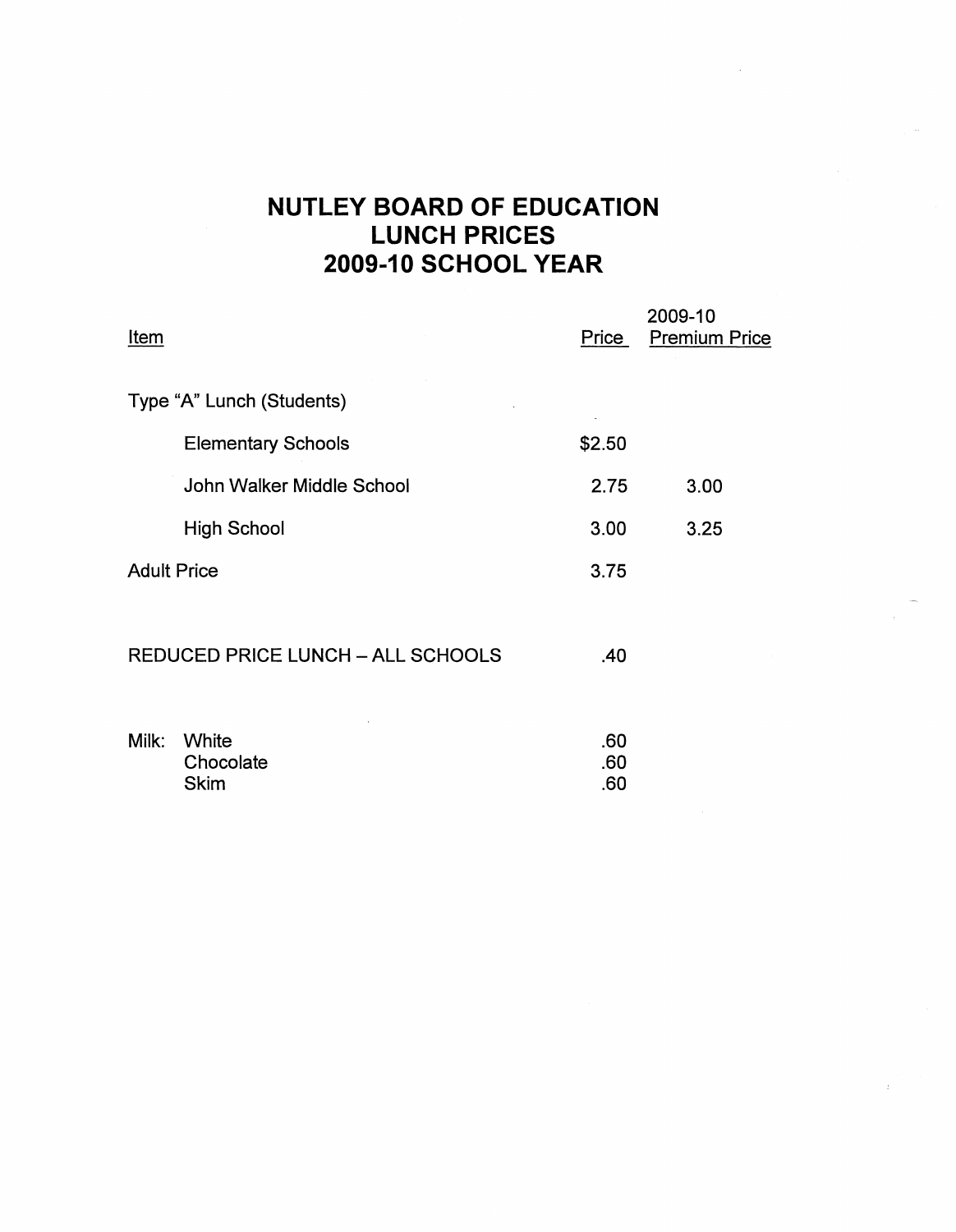## NUTLEY BOARD OF EDUCATION LUNCH PRICES 2008-09 SCHOOL YEAR

## Available Daily (Varies by School)

Daily Menu Choice ... Hamburgers ... Cheeseburgers ... Chicken Sandwich ... Pizza Cheese Sticks ... Chicken Fries ... Made to Order Deli ... Beverages Peanut Butter & Jelly... Cheese Sandwich... Rotating Entrée Salad Bagel Bag & Cereal Bag Assorted Fresh Fruit... Bread Basket.. .Assorted Milk A la carte Items - (High School/Franklin School) 2008-09  $1.75 - 3.25$ Salads Salad Bar 3.00  $\ddot{\phantom{a}}$ Sandwiches: Cheese Steak (High School Only) 2.50 Steak Sandwich (High School Only) 2.50 Item Price **Hamburger** \$2.50 2.25 Hot Dog Pizza 2.50 Chicken Nuggets 2.50 Tuna Salad Bowl 2.00 Cottage Cheese Bowl 1.45 Fresh Fruit .75 1.25 French Fries Ice Cream .75 to 2.00 1.25 20 oz. Water - Bottle

| Cookies              |  |  |
|----------------------|--|--|
| <b>Bagel With CC</b> |  |  |

.30

1.50